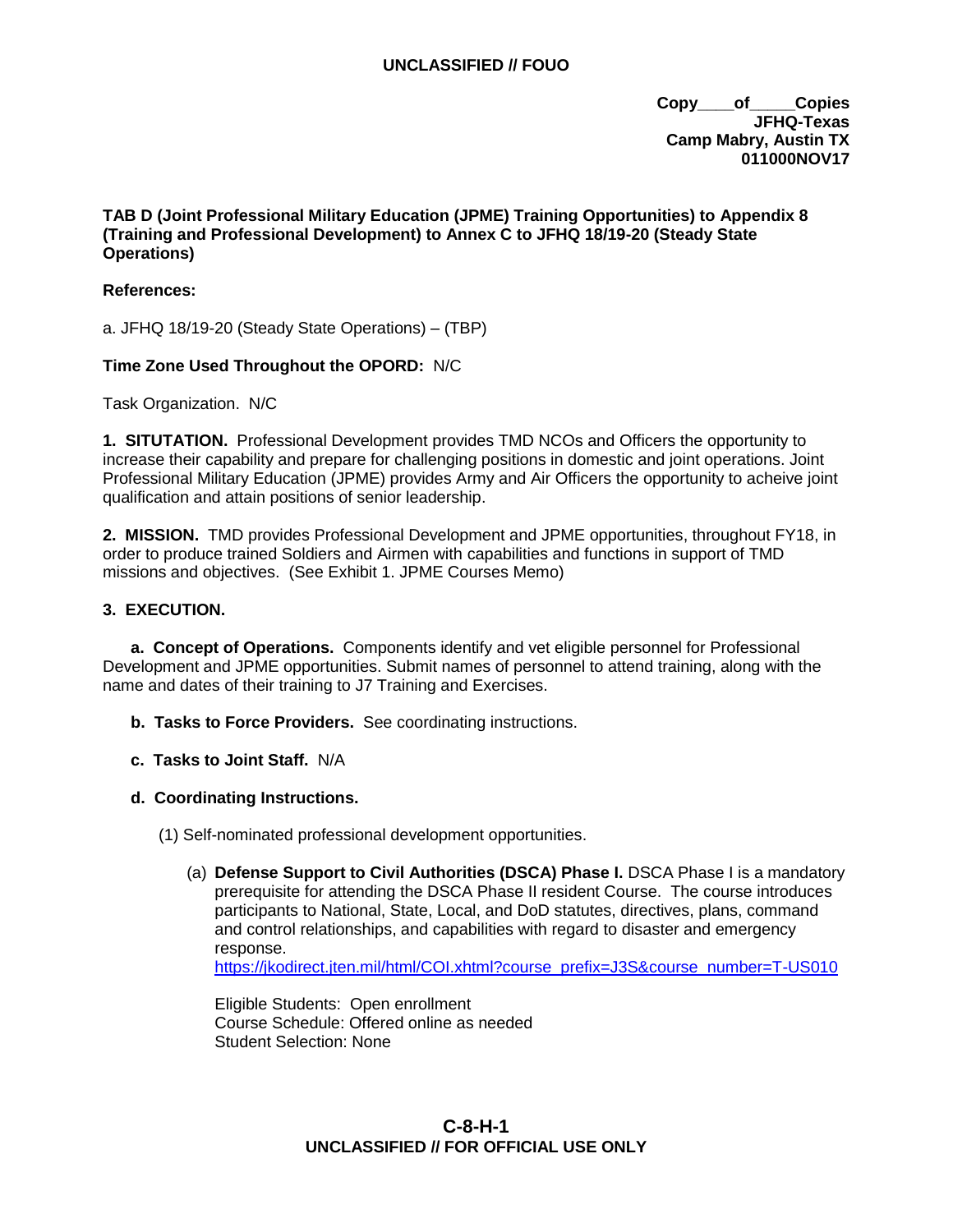# **TAB D (Joint Professional Military Education (JPME) Training Opportunities) to Appendix 8 (Training and Professional Development) to Annex C to JFHQ 18/19-20 (Steady State Operations)**

(b) **Defense Support to Civil Authorities (DSCA) Phase II**. A five-day, interactive course focused on inter-governmental and inter-agency response. The course is designed for Mid to Senior level personnel (O-4 to O-6, W-3 to W-5, and E-8 to E-9) with DSCA responsibility.

<https://gkoportal.ng.mil/joint/J3/D05/B02/DSCAPhaseII/SitePages/Home.aspx>

| Course #: 18-01    Date: 17-21    October | <b>San Antonio, TX</b> |
|-------------------------------------------|------------------------|
| Course #: 18-02 Date: $31$ OCT $-3$ NOV   | Ft. Bragg, NC          |
| Course #: 18-03 Date: 14-17 November      | Westover ARB, MA       |

(c) **J3 DOMS Course**. A four-day resident course at NGB that provides an introduction to the multiple programs and capabilities for which the J3/DOMS has full or partial responsibility. Topics include Counterdrug Operations, Antiterrorism/Force Protection, Civil Support Team Operations, CBRNE Enhanced Response Force Package (CERF-P), Homeland Response Force (HRF), the Joint Operations Center, DOMOPS Planning and Execution, and the roles and responsibilities (and functional areas of responsibility) of the NGB J3/7 in support of JFHQ-State. <https://gkoportal.ng.mil/joint/J3/D05/B02/J3DOMS/default.aspx>

Course #: 18-01 Dates: 4-8 December, 2017 Arlington, VA

(d) **NG J1 Domestic Operations Personnel Course**. A five-day resident course at the National Guard Professional Education Center (PEC) in Little Rock, AR. This course is a requirement for JFHQ-State J1s and is also available to Deputy J1s and JTF J1s. Although this course is open to to both Air and Army personnel, registration is available via ATRRS, so coordinate registration through TXARNG G3's Schools Manager. <https://www.atrrs.army.mil/atrrscc/search.aspx>

Course Number: HRR-NG1-002 Course Title: NG J1 Dometic Operations Personnel Course

(e) **J2 Joint Incident Awareness and Assessment Team Course**. A five-day resident course to be hosted at Camp Mabry and conducted by NGB. This course will prepare J2, DOMOPS and other IAA personnel to perform their role during a response and to comply with applicable laws and regulations.

<https://gkoportal.ng.mil/joint/J2/JITCourseRegistration/default.aspx>

| <b>TY18 Regional MTT</b> | Dates: 1-5 November 2017  | Gowen Field, Boise, ID |
|--------------------------|---------------------------|------------------------|
| TY17 – TY19 MTT          | Dates: 4-8 December 2017  | Fort Belvoir, VA       |
| <b>TY18 Regional MTT</b> | Dates: 22-26 January 2018 | Sacramento, CA         |
| <b>TY18 Regional MTT</b> | Dates: 5-9 February 2018  | New Orleans, LA        |
| <b>TY17 - TY19 MTT</b>   | Dates: 5-9 March 2018     | Indianapolis, IN       |
| <b>TY18 Regional MTT</b> | Dates: 16-20 April 2018   | Bangor, ME             |
| Local Course             | Dates: 14-18 May 2018     | Arlington, VA          |
| TY17 - TY19 MTT          | Dates: 4-8 June 2018      | Marietta, GA           |
| TY17 - TY19 MTT          | Dates: 9-13 July 2018     | Fort Carson, CO        |
| <b>TY18 Regional MTT</b> | Dates: 6-10 Augusts 2018  | Fort Hamilton, NY      |

(f) **Joint Staff Action Officer Integration Course.** NG – J371 facilitates the instruction of the JA OIC providing personnel assigned to National Guard Bureau with an onboarding

# **C-8-H-2 UNCLASSIFIED // FOR OFFICIAL USE ONLY**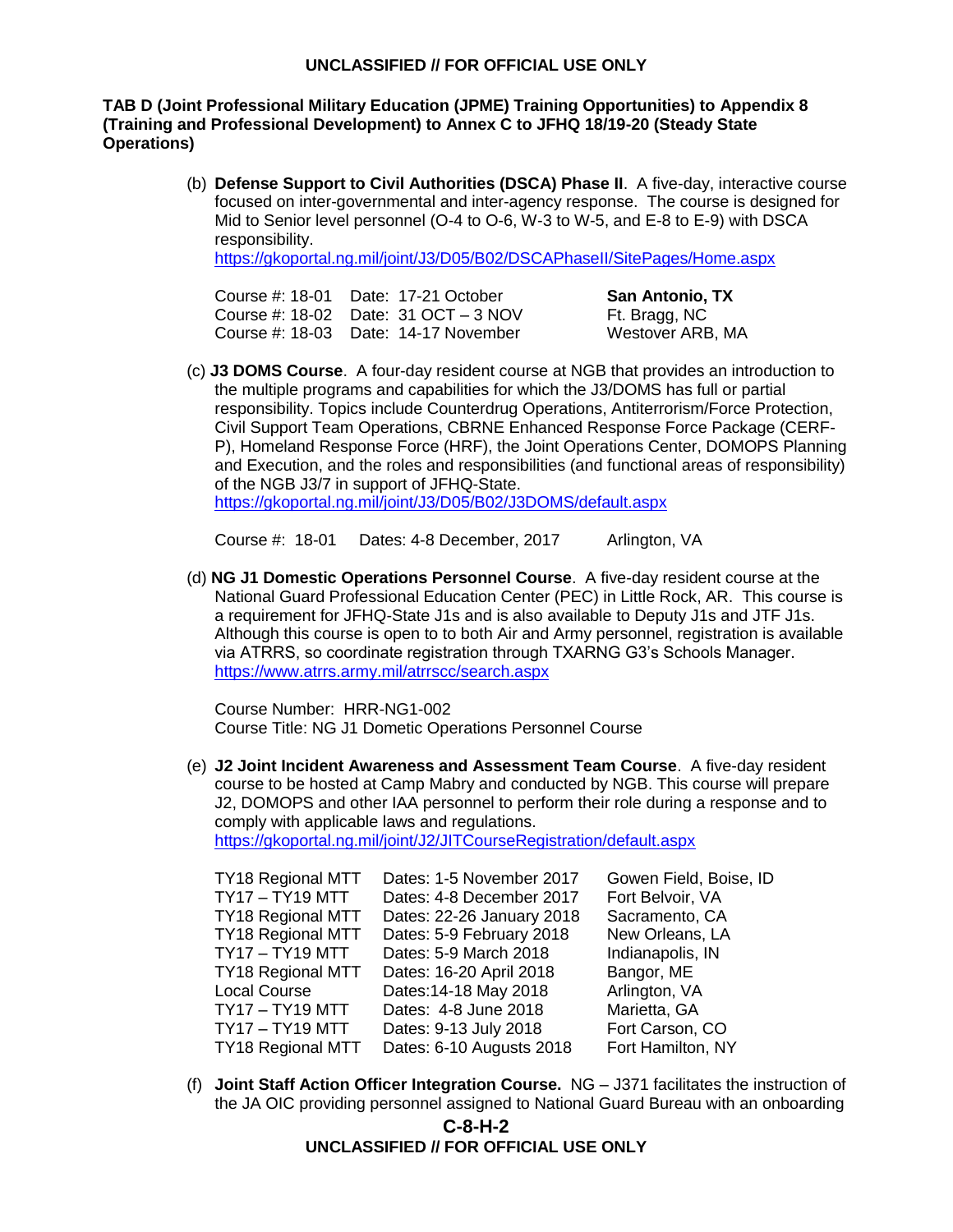# **TAB D (Joint Professional Military Education (JPME) Training Opportunities) to Appendix 8 (Training and Professional Development) to Annex C to JFHQ 18/19-20 (Steady State Operations)**

style orientation, and an overview of the organization and staff functions. Students receive instruction in current policies, directives, and guidance from National Guard Bureau staff and senior leaders with extensive experience in staff actions processes. This five day (40 hour) curse is appropriate and mandatory for the National Guard Joint Staff. Army National Guard Staff and Air National Guard Staff working joint actions are encouraged to enroll. Registration is first come/first served. This course should be completed within 60 days of your arrival at Arlington Hall Station—registration should occur when you get your in-processing checklist. <https://gkoportal.ng.mil/joint/J3/D05/B02/JAOIC/default.aspx>

Course #: 18-01 Dates: 16-20 October 2017

(g) **Joint Operations Center Course.** JOC-TC is a 4 day (32 hour) course designed to train host State personnel in the three critical focus areas for a JOC operator: Domestic Operations, Knowledge Management, and Operations Management. The course is administered through a series of topical presentations, facilitated discussions and practical exercises, leveraging the diverse experience and knowledge of the participants. These segments are guided by experienced instructors, each with significant subject matter expertise in CS and DSCA. The course culminates in a 7 hour command post exercise (CPX), developed specifically for each state and its unique requirements. The CPX takes place in the JOC, using the same communications and automations systems that would be used during an actual event. Its objective is to reinforce the principles illustrated during the course and how their employment increases the operational effectiveness.

<https://gkoportal.ng.mil/joint/J3/D05/NGJ372/JOC101/SitePages/Home.aspx>

| Course#: 18-01 | Dates: 31 OCT - 03 NOV 2017 | DC          |
|----------------|-----------------------------|-------------|
| Course#: 18-02 | Dates: November 2017        | <b>OPEN</b> |
| Course#: 18-03 | Dates: 16-19 October 2017   | <b>NE</b>   |
| Course#: 18-04 | Dates: 8-11 January 2018    | IA          |
| Course#: 18-05 | Dates: 1-4 February 2018    | AR          |
| Course#: 18-06 | Dates: 6-9 March 2018       | <b>TX</b>   |
| Course#: 18-07 | Dates: 17-20 April 2018     | WV          |
| Course#: 18-08 | Dates: 08-11 May 2018       | МE          |
| Course#: 18-10 | Dates: 04-07 June 2018      | OR.         |
| Course#: 18-12 | Dates: 21-24 June 2018      | <b>WA</b>   |
| Course#: 18-13 | Dates: 14-17 June 2018      | GU          |
| Course#: 18-11 | Dates: 4-7 December 2017    | <b>PR</b>   |
| Course# 18-14  | Dates: 11-14 September 2018 | <b>NY</b>   |
| Course#: 18-15 | Dates: 11-14 April 2018     | MI          |
|                |                             |             |

(h) **Joint Staff Training Course (JSTC).** The JSTC 3 -day course provides a blended learning experience composed of two integrated components; the web-based Joint Domestic Operations Course (JDOC) and a culminating Face-to-Face (F2F) state engagement. The web-based JDOC is a Joint Service, Interagency (local, state and federal) -focused course providing students an introduction to Joint Service and Interagency Domestic Operations. Additionally, the training encompasses the Federal Emergency Management Agency (FEMA) National Incident Management System Incident Command Structure (NIMS/ICS) IS-700a and IS-800b distance learning courses. The F2F state engagement builds on the knowledge and comprehension

# **C-8-H-3 UNCLASSIFIED // FOR OFFICIAL USE ONLY**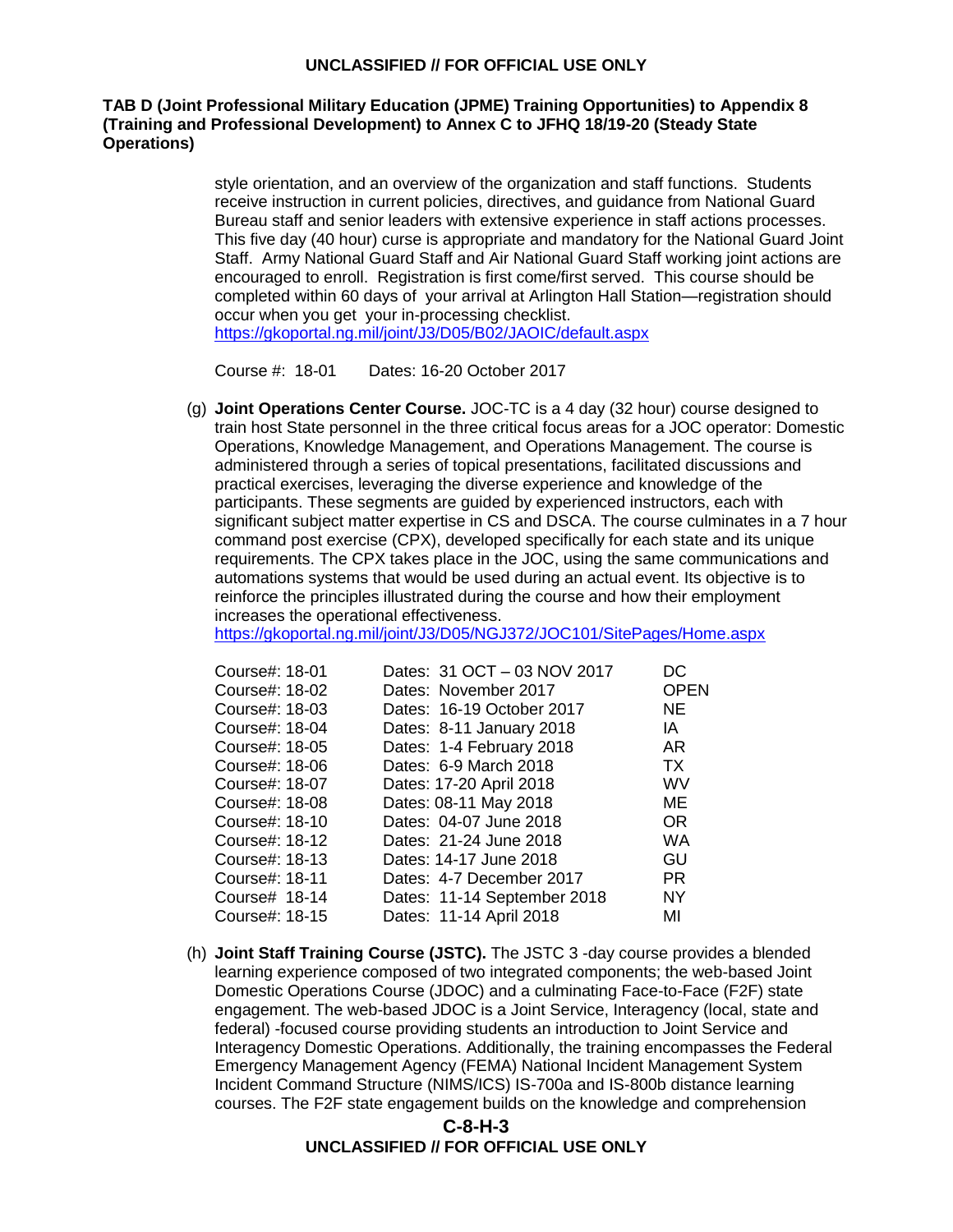## **TAB D (Joint Professional Military Education (JPME) Training Opportunities) to Appendix 8 (Training and Professional Development) to Annex C to JFHQ 18/19-20 (Steady State Operations)**

gained in the JDOC using lecture, facilitated discussion and table top exercises (TTXs) in order to analyze, synthesize, and apply Joint Service and Interagency doctrine in the domestic operations environment.

The JSTC is accredited and certified as part of the overall NGB/USNORTHCOM Joint National Training Capability (JNTC) and has received Joint Certification for the award of 1.5 Joint Qualified Officer (JQO) points (1.0 points for the JDOC and .5 JQO points for the F2F state engagement). Per DoDD 5105.83, *National Guard Joint Force Headquarters – State (JFHQs-State)*,the National Response Framework (NRF), the National Incident Management System (NIMS), and the Universal Joint Task List (UJTL), all course learning objectives are linked to the JFHQ/JTF-State core JMETL, as directed by the JROCM 263-06 providing the content basis for the program. <https://gkoportal.ng.mil/joint/J3/D05/NGJ372/JSTC/SitePages/Home.aspx>

| Course#: 18-01 | Dates: 13-15 October 2017  | AK.         |
|----------------|----------------------------|-------------|
| Course#: 18-02 | Dates: October 2017        | <b>OPEN</b> |
| Course#: 18-03 | Dates: 3-5 November 2017   | <b>TN</b>   |
| Course#: 18-04 | Dates: November/ FLEX      | <b>OPEN</b> |
| Course#: 18-05 | Dates: 16-18 March 2018    | ID          |
| Course#: 18-06 | Dates: 12-14 December 2017 | DC          |
| Course#: 18-07 | Dates: 24-26 January 2018  | <b>MD</b>   |
| Course#: 18-08 | Dates: 19-21 January 2018  | MI          |
| Course#: 18-09 | Dates: 9-11 February 2018  | IL          |
| Course#: 18-10 | Dates: 9-11 February 2018  | <b>NJ</b>   |
| Course#: 18-11 | Dates: 6-8 March 2018      | <b>NY</b>   |
| Course#: 18-12 | Dates: 2-4 March 2018      | <b>MS</b>   |
| Course#: 18-13 | Dates: 6-8 April 2018      | МO          |
| Course#: 18-14 | Dates: 4-6 April 2018      | AR          |
| Course#: 18-15 | Dates: 2-4 May 2018        | MA          |
| Course#: 18-16 | Dates: 7-9 May 2018        | GA          |
| Course#: 18-17 | Dates: TBD Flex            | FL.         |
| Course#: 18-18 | Dates: 8-10 December 2017  | <b>PR</b>   |
| Course#: 18-19 | Dates: 1-3 December 2017   | <b>NC</b>   |
| Course#: 18-20 | Dates: 18-20 June 2018     | RI.         |
| Course#: 18-21 | Dates: 1-3 June 2018       | AZ          |
| Course#: 18-22 | Dates: July 2018           | GU          |
| Course#: 18-23 | Dates: 17-19 July 2018     | WI          |
| Course#: 18-24 | Dates: 6-8 August 2018     | IA          |
| Course#: 18-25 | Dates: 21-23 August 2018   | <b>NV</b>   |
| Course#: 18-26 | Dates: 13-15 November 2018 | <b>SC</b>   |
| Course#: 18-27 | Dates: TBD/ FLEX           | <b>OPEN</b> |
| Course#: 18-28 | Dates: 2-3 June 2018       | CO          |
| Course#: 18-29 | Dates: TBD/FLEX            | <b>OPEN</b> |
| Course#: 18-30 | Dates: TBD/ FLEX           | OPEN        |

(i) **Joint Reception Stagin Onward Integration Course (JRSOI).** JRSOITC is a three day informational course designed for Joint Forces Headquarters-State (JFHQ-State), Joint Task Force – State (JTF-State), and Major Subordinate Commands (MSC) Staffs involved with planning, supporting or directing JRSOI. The Course takes a doctrinal approach to JRSOI tempered with practical application of JRSOI Tactics Techniques

# **C-8-H-4 UNCLASSIFIED // FOR OFFICIAL USE ONLY**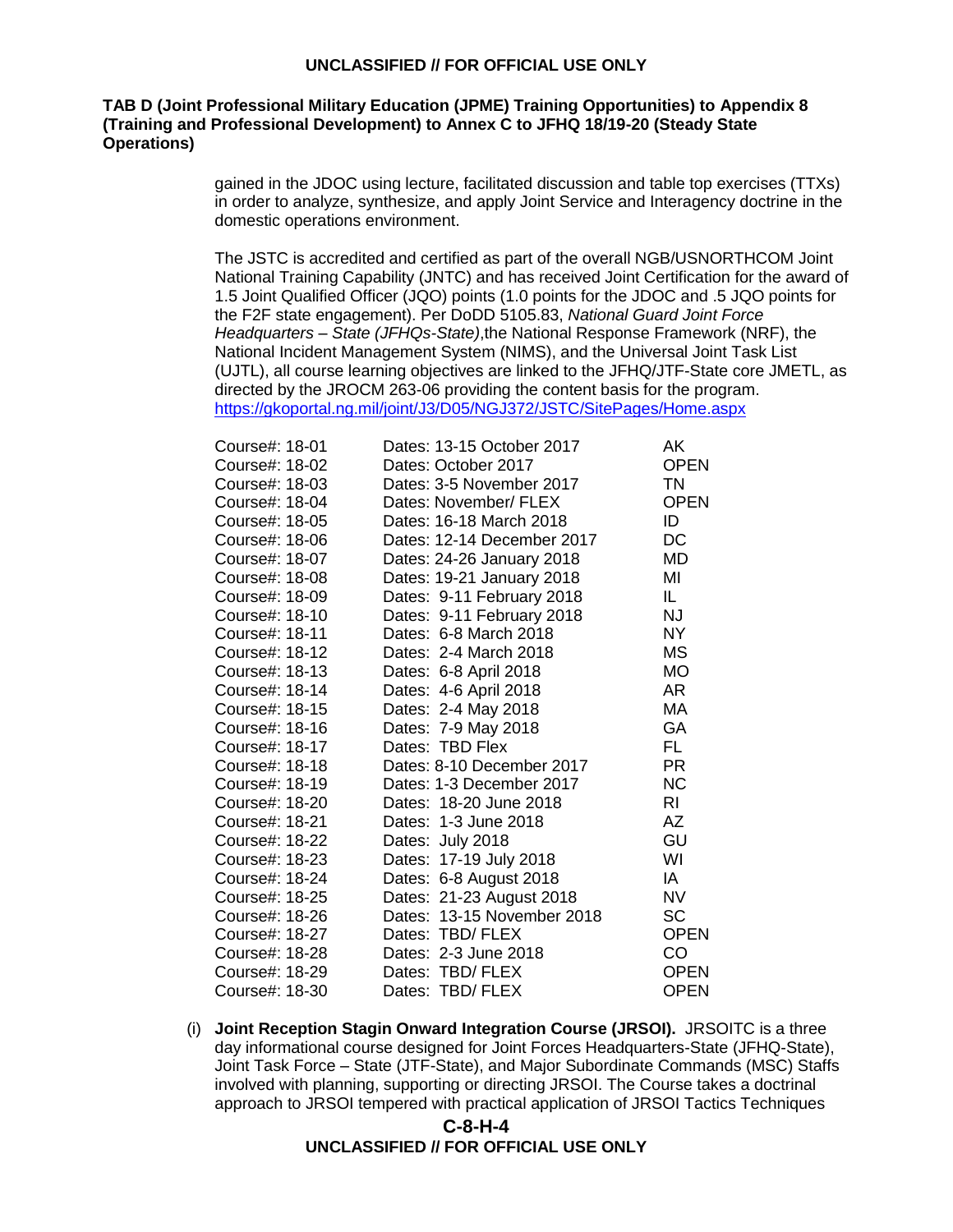## **TAB D (Joint Professional Military Education (JPME) Training Opportunities) to Appendix 8 (Training and Professional Development) to Annex C to JFHQ 18/19-20 (Steady State Operations)**

and Procedures (TTPs) unique to Domestic Operations in the states. Instruction includes an analysis of recent lessons learned and TTPs in planning and executing abbreviated, remote and/or virtual JRSOI operations which leverage collaborative webbased tools, shared sites, VTC/teleconferences and other forms of technology. A review of the Emergency Management Assistance Compact (EMAC) and the roles and responsibilities of the supporting and supported states, the NGB and other mission partners is a key element of the JRSOI instruction. <https://gkoportal.ng.mil/joint/J3/D05/NGJ372/JRSOI/SitePages/Home.aspx>

| Course#: 18-01 | Dates: 6-8 October 2017    | ID        |
|----------------|----------------------------|-----------|
| Course#: 18-02 | Dates: May 2018            | PR.       |
| Course#: 18-03 | Dates: 12-14 December 2017 | <b>MO</b> |
| Course#: 18-04 | Dates: 5-7 January 2017    | AL        |
| Course#: 18-05 | Dates: 7-9 February 2018   | DE        |
| Course#: 18-06 | Dates: 9-11 March 2018     | VA        |
| Course#: 18-07 | Dates: 4-6 April 2018      | FL        |
| Course#: 18-08 | Dates: 1-3 November 2017   | IL        |
| Course#: 18-09 | Dates: 5-7 June 2018       | NY.       |
| Course#: 18-10 | Dates: 11-13 July 2018     | AR.       |
| Course#: 18-11 | Dates: 13-15 August 2018   | RI        |
| Course#: 18-12 | Dates: 4-6 Septmember 2018 | GU        |
|                |                            |           |

- (j) **J2 National Guard Civil Support Course (NGCS).** J2 National Guard Civil Support J2 National Guard Civil Support Course is a 5 day (40 hour) course designed to train the new state J2 on critical programs, functions and capabilities for which they are responsible for. Focus areas include Intelligence Oversight, JIPOE process, and Intelligence Collection Tools. The course is administered through a series training presentations, facilitated discussions and practical exercises, leveraging the diverse experience and knowledge of the participants. <https://gkoportal.ng.mil/joint/J3/D05/B02/DSCANGCS/default.aspx>
- (2) Adjutant General nominated professional development opportunities.
	- (a) **Joint Task Force Commander's Training Course (JCTC).** This five-day, in-residence course provides a compilation of current policy, directives, guidance and lessons learned regarding the domestic Joint Task Force (JTF) / Dual Status Commander (DSC) and State Joint Task Force (JTF) in the United States, Territories, and the District of Columbia. Instruction is provided by several facilitators and subject matter experts (SMEs) using briefings, lectures, and practical exercises. The JCTC's target audience includes officers O-6 thru O-8. The JCTC is intended to educate and prepare students to serve as DSCs and T10/T32 Deputy JTF Commanders. Selections are based off of operational requirements and data contained within the Joint Training Continuum Report. Personnel must be nominated by individual's GO/FO chain of command. <https://gkoportal.ng.mil/joint/J3/D05/B02/JCTC/SitePages/Home.aspx>

Course #: 18-01 Dates: 22-26 January 2018 Course #: 18-02 Dates: 16-20 April 2018 Course # 18-03 Dates: 20-24 August 2018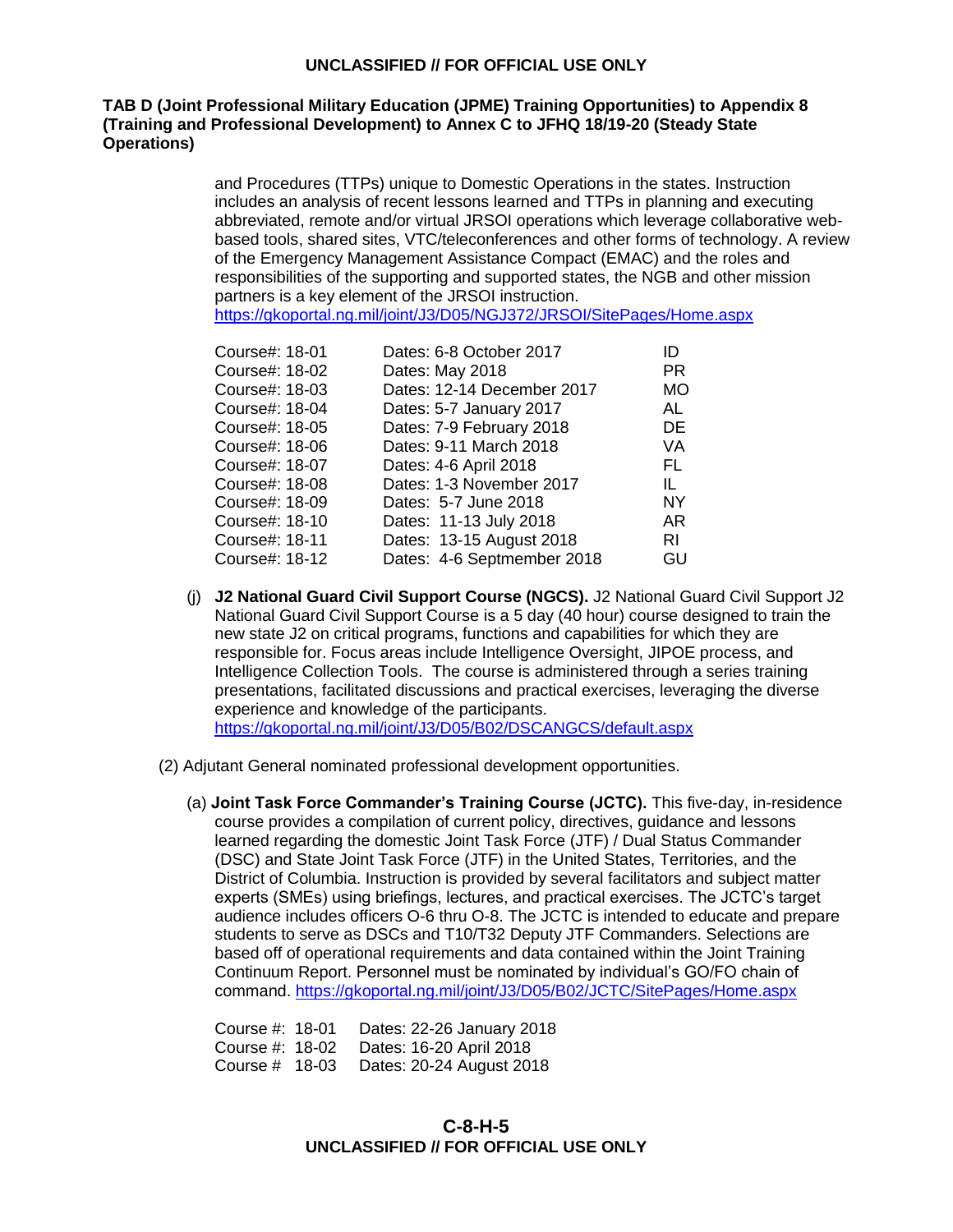# **TAB D (Joint Professional Military Education (JPME) Training Opportunities) to Appendix 8 (Training and Professional Development) to Annex C to JFHQ 18/19-20 (Steady State Operations)**

(b) **Dual Status Commander (DSC) Orientation Course.** This three-day, in residence course provides an understanding of the USNORTHCOM Commander's Dual-Status Commander (DSC) and cultivates the DSC concept. The DSC Orientation also conducts familiarization visits with key senior leaders from USNORTHCOM, subordinate commands (ARNORTH, AFNORTH, and MARFORNORTH), National Guard Bureau (NGB), Federal Emergency Management Agency, the Department of Homeland Security, and various DoD principals in order to prepare Dual-Status / JTF Commanders and T10/T32 Deputies for domestic preplanned and contingency response operations. Selectees are chosen based on data in the Joint Training Continuum Report Card in order to meet the requirements in JP 3-28 "Defense Support of Civil Authorities".

<https://gkoportal.ng.mil/joint/J3/D05/B02/DSCA/SitePages/Home2.aspx>

| Dates: 28-30 November 2017  |
|-----------------------------|
| Dates: 13-15 February 2018  |
|                             |
| Dates: 18-20 September 2018 |
|                             |

(3) **Joint Professional Military Education**. For the Reserve Components, JPME Phase I and Advanced JPME (AJPME) are prerequisites for Joint Qualification.

- (a) **JPME Phase I.** JPME Phase I is taught at intermediate Service colleges, such as CGSOC, and other educational programs accredited by the Chairman of the Joint Chiefs of Staff.
- (b) **JPME Phase II.** JPME Phase II completes the process of joint education for joint qualified officers (JQOs), O-4 through O-6. JPME II instructs students on the integrated strategic deployment, employment, sustainment, conflict termination, and redeployment of joint forces. The Air National Guard and Army National Guard Directorates conduct board/panels to place the most qualified students into JPME Phase II courses. JPME Phase II can be completed via:

(c) **Joint, Command, Control, and Information Operations School.** The goal of this school is to prepare the studend to serve in a varity of positions critical to the success of U.S. and Coalition C4I and Information Operations efforts. <http://jfsc.ndu.edu/Academics/Joint-C2-Information-Operations-School-JC2IOS/>

#### **Joint Information Operations Planner's Course (JIOPC)**

| Course#: 18-1 | Dates: 18 Sep - 13 Oct 2017    |
|---------------|--------------------------------|
| Course#: 18-2 | Dates: $08$ Jan $-2$ Feb 2018  |
| Course#: 18-3 | Dates: 16 Apr - 11 May 2018    |
| Course#: 18-4 | Dates: $09$ Jul $-03$ Aug 2018 |

# **Joint Military Deception Training Course (JMTC)**

| Course#: 18-1 |  | Dates: 18 Mar – 31 Mar 2018 |
|---------------|--|-----------------------------|
| Course#: 18-2 |  | Dates: 17 Sep - 28 Sep 2018 |

**Defense OPSEC Planners' Course (DOPC)**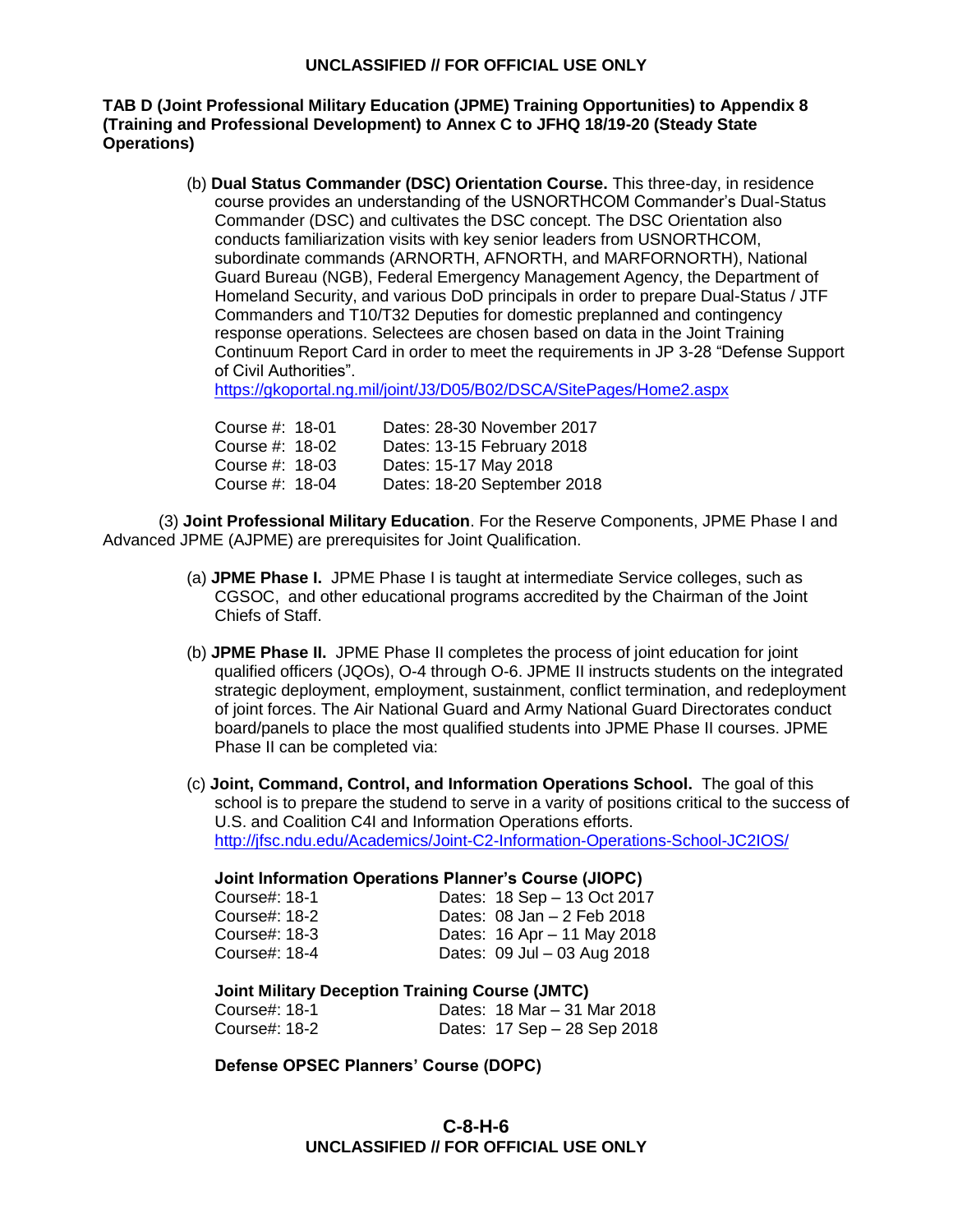**TAB D (Joint Professional Military Education (JPME) Training Opportunities) to Appendix 8 (Training and Professional Development) to Annex C to JFHQ 18/19-20 (Steady State Operations)**

#### **Joint Information Operations Orientation Course (JIOOC)**

| Course#: 18-1 | Dates: 18 Sep - 13 Oct 17   |
|---------------|-----------------------------|
| Course#: 18-2 | Dates: $08$ Jan $-2$ Feb 18 |
| Course#: 18-3 | Dates: 16 Apr - 11 May 18   |
| Course#: 18-4 | Dates: 17 Sep - 28 Sep 18   |

(d) *Joint & Combined Warfighting School and Joint & Combined Warfighting School-Hybrid (JCWS and JCWS-H).* Both courses are designed for Commissioned Officers in grades O4 – O6 assigned or pending assignment to Joint Duty Assignment List (JDAL) positions, Title-10 positions dealing with joint matters, leadership positions in Civil Support Teams, Homeland Response Forces, or BCRN Enhanced Response Force Packages, and State Joint Staffs. Both courses award Joint Professinal Military Education (JPME) Level II. [http://jfsc.ndu.edu/Academics/Joint-and-Combined-](http://jfsc.ndu.edu/Academics/Joint-and-Combined-Warfighting-School-JCWS/)[Warfighting-School-JCWS/](http://jfsc.ndu.edu/Academics/Joint-and-Combined-Warfighting-School-JCWS/)

| JCWS Course#: 18-1       | Dates: 15 Jan - 23 Mar 2018  |
|--------------------------|------------------------------|
| JCWS Course#: 18-2       | Dates: 3 Apr - 8 Jun 2018    |
| JCWS Course#: 18-3       | Dates: 18 Jun - 24 Aug 2018  |
| JCWS Course#: 18-4       | Dates: 10 Sep - 16 Nov 2018  |
|                          |                              |
| JCWS Hybrid Course: 18-1 | Dates: 26 Dec 17 - 28 Sep 18 |
| JCWS Hybrid Course: 18-2 | Dates: 22 Jan 18 - 26 Oct 18 |
| JCWS Hybrid Course: 18-3 | Dates: 12 Feb 18 - 16 Nov 18 |
|                          |                              |

- (e) *Joint Advanced Warfighting School (JAWS).*An eleven month, single phase (JPME I & II) senior-level school focused on educating expert joint campaign planners. <http://jfsc.ndu.edu/Academics/Joint-Advanced-Warfighting-School-JAWS/>
- (f) *War College (Resident).* A year-long resident course at either the US Army War College, US Air Force Air War College or US Navy War College. <http://www.armywarcollege.edu/>
- (g) **Senior Enlisted Joint Professional Military Education Program.** The SEJPME Course is a stand-alone, 100% online, web-based course that uses multi-media instruction.<https://jkodirect.jten.mil/Atlas2/page/login/Login.jsf>

 Prefix: SEJPME Title: Senior Enlisted Joint Professional Military Education (SEJPME) I Course Prefix: SEJPME Title: Senior Enlisted Joint Professional Military Education (SEJPME) II Course

(4) Submit names of attendees, classes and class date requests to CPT Donna Morrison at [donna.e.morrison.mil@mail.mil](mailto:donna.e.morrison.mil@mail.mil) or, 1SG Enrique Sanchez at [enrique.sanchez.mil@mail.mil.](mailto:enrique.sanchez.mil@mail.mil)

(5) POC for this is MAJ Mark White at [mark.a.white9.mil@mail.mil](mailto:mark.a.white9.mil@mail.mil) or 512-782-5206.

**4. Administration and Logistics**. As required, Soldiers and Airmen attending this training are in a full time duty status (AGR/ADOS) as determined by each COCOM. Personnel attending this training should coordinate funding through their MSC. TDY status is utilized as required IAW the Joint Federal Travel Regulation.